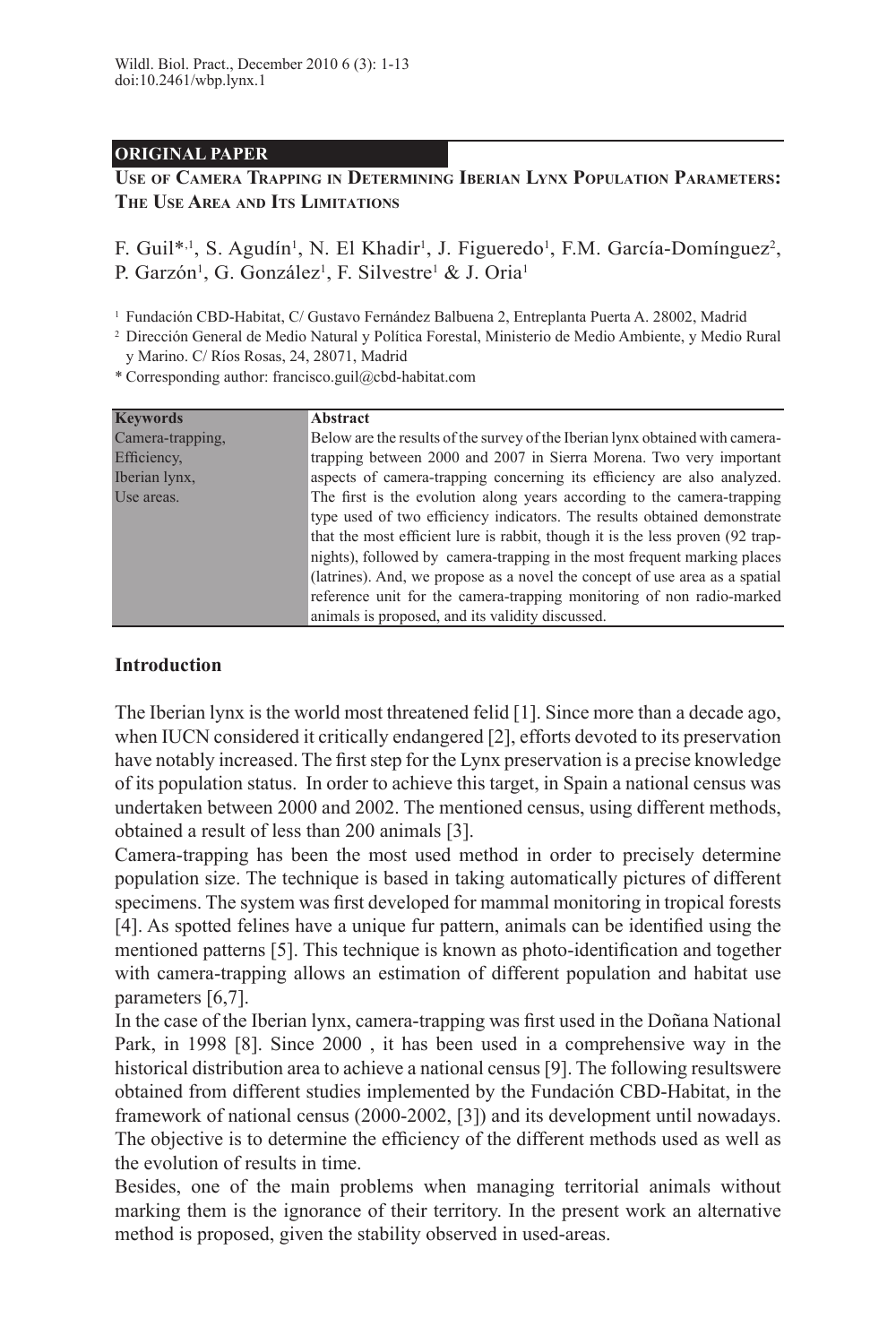# **Material and methods**

## *Study area*

Studies have been implemented in Sierra Morena Oriental, in the municipality of Andújar (Jaén) , in four private estates. The mentioned area is included in the Iberian western Mediterranean province, part of the Mediterranean western sub-region [10]. This area, characterized by Mediterranean climate, has a marked summer drought period that coincides with the highest temperature period, and rainfall mainly in spring or autumn, and winter with relatively mild temperature [11].

The greater part of the study area belongs to the granitic area of los Pedroches [12]. This type of soil is responsible for the undulating topography of most part of the study area. The soils generated are acidic, nutrient-poor, loose and easy to dig in, thus representing an advantage for wild rabbit (*Oryctolagus cuniculus* L. 1824; [13]). Natural vegetation has been clearly modified. In most cases, the study area presents a mosaic of closely wooded areas, pasture areas, bush areas and others. This mosaic provides benefits for lynx and rabbit, its main prey, and allows the existence of both [14,15].

The total study area is of 7,075 hectare, divided in four private estates, from 985 to 3,215 hectares. The main land use of these estates is big game hunting, with livestock grazing and small game hunting (partridge with birdcall) as secondary land use. This activity is of low intensity as it is limited to certain days a year, as hunting is restricted to big game.

# *Camera-trapping methodology*

Information is gathered through campaigns. Those campaigns consist in a simultaneously activated net of camera traps within one state and with one common goal. The camera-trapping equipment is composed of a camera and a presence detector. It is located in a geo-referenced site, through Garmin Geko 201 GPS designated as camera-trapping station. All these stations form a sampling point net, increased every year, though same stations may be used in different years. Mean distance between stations was  $2,021 \text{ m } (\pm 1,254 \text{ m})$ .

The cameras used are digital (different models of Stealth Cam®) and 35 mm compact analogical (for a more detailed description, see Guzmán et al. [3]). Cameras were activated using weight sensor (analogical) or passive infrared rays (digital). Weight sensor is a 25x25 cm. metal sheet, connected with the camera, activated by foot pressure. Passive infrared rays work as thermic-volumetric changes detectors, and shoot a picture when an animal enters their activity range (2-8 m) and activates the system. All the equipments used are provided with a device that marks the date on the picture. The digital cameras also print time.

In order to increase the possibility of detecting lynx, several lures have been used such as lynx urine, domestic pigeon Columba livia L. 1758 and rabbit, both of them alive. In Guzmán et al. [3] it can be found a more detailed description of camera trapping managing with special attention to camera-trapping with urine. Cameratrapping with pigeon started in 2002. Rabbit has been used only during the 2006- 2007 season and for short time periods (from 18-22 days), using one station per use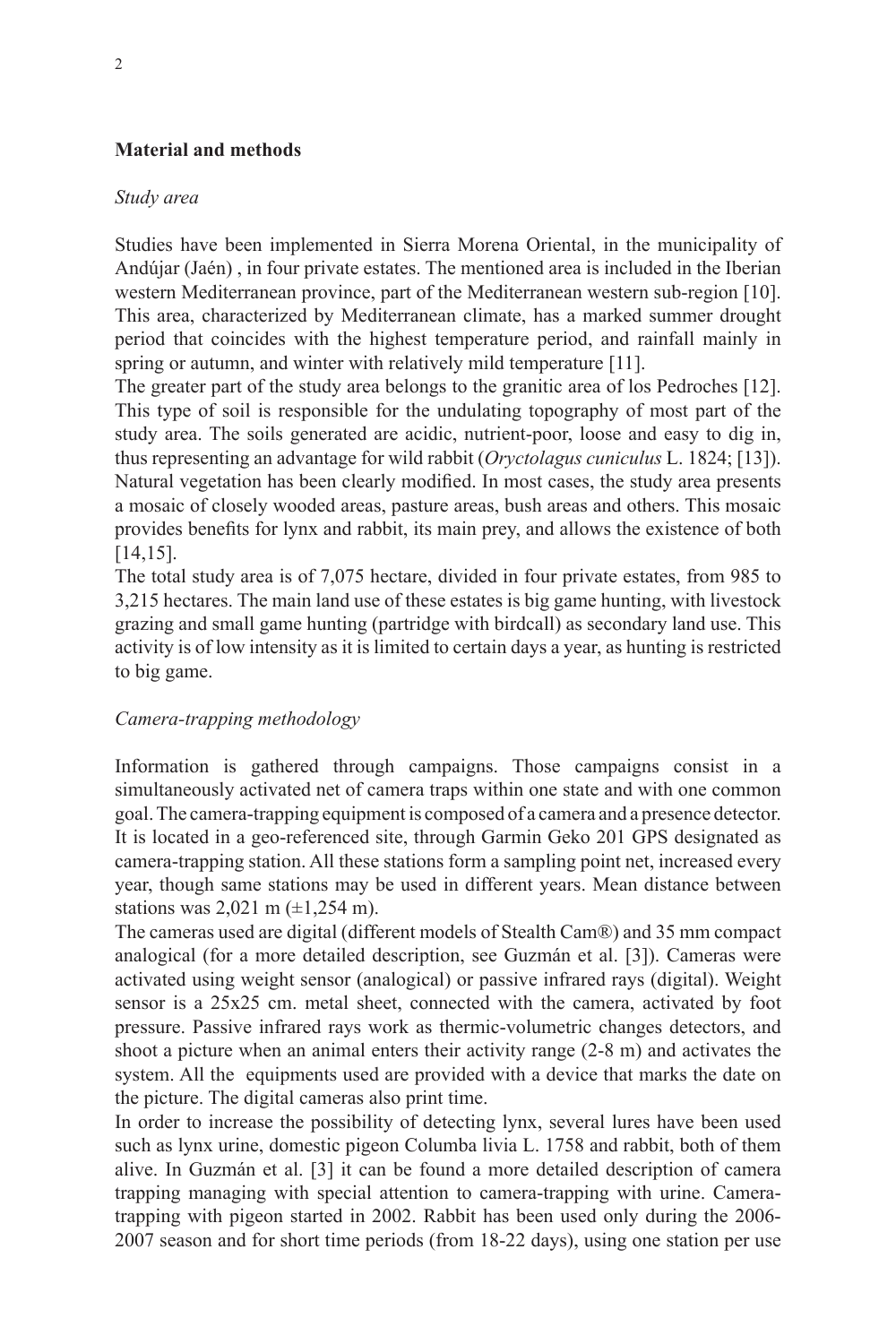area. The use areas are defined by the minimum convex polygon (MCP) determined by the camera-trapping stations where a picture of reproductive female is obtained during the same year. For the marking points with faeces (latrines) the cameras used in camera-trapping were provided with infrared sensor.

Regarding the time/ space sampling management (intensity, stations density, campaign length) two different stages may be distinguised: 2000-2003 and 2003- 2007. At the beginning of the study, the information referring to lynx presence derives from indirect signs (mainly latrines, trails, quotations and observations). So, the main objective of campaigns developed between 2000– 2003 was focused on identifying stable presence areas, plus gathering demographic population data. Sampling was implemented during campaigns of about three months covering progressively all the area during all year, with 14.44 to 16 ( $\overline{x}$  = 471.92  $\pm$  444.7) trap-nights per campaign. Lynx urine was the lure mainly used. Those campaigns were part of the national Iberian lynx census [3].

From the spring of 2003, an intensive campaign and several additional campaigns are implemented every year. The main goals of intensive campaigns are censing (range of age, individual characterization), detecting of yearly reproduction and inter annual cub survival, defining adult specimen use areas and determining dispersive movements. They are also helpful to detect pathologies as well as undernourished or injured animals. They are carried out around the whole study area, from early spring until autumn, (length ranging from 90 to 184 days;  $\bar{x}$  = 156.14; SD = 20.67), density is one station/ km<sup>2</sup> and trapping effort is similar in different female Iberian lynx use areas (2 to 4 stations per area) and variable within states ( $\bar{x}$  = 826.82; SD = 813.98 trap-nights per campaign). These variations are due to the different values in use areas per state and year.

Additional campaigns have also been run following very precise objectives, such as following a large litter, control of undernourished or injured animals, consolidation of the knowledge of a certain area etc. On the other hand, additional campaigns are somewhat shorter (31-138 days;  $\bar{x}$  = 84.27; SD = 48.98), developing season may vary and have no defined camera trapping effort (99-600 trap-nights;  $\bar{x}$  = 365.58;  $SD = 199.43$ ).

# *Photo identification*

Each specimen camera- trapped is characterized by its unique dotted fur. Every animal has lifelong an individual dot scheme, as other felines [16]. Individualization is determined by side and paw dot pattern, where movement deformations are smaller. In order to identify them correctly, many pictures are necessary, because lynx dot pattern is different in each side, so pictures of both sides are needed to identify and file each specimen.

Each animal receives age and gender assignment. Genitalia characterization determines sexing. Aging is less precise, enough pictures are needed, and it is based on animals' face look, whisker size and ear brushes, allowing an estimation of age [17]. There are three aging categories distinguished: cub, territorial adult and one category containing sub-adults and non-territorial adults (as demonstrated by cameratrapping).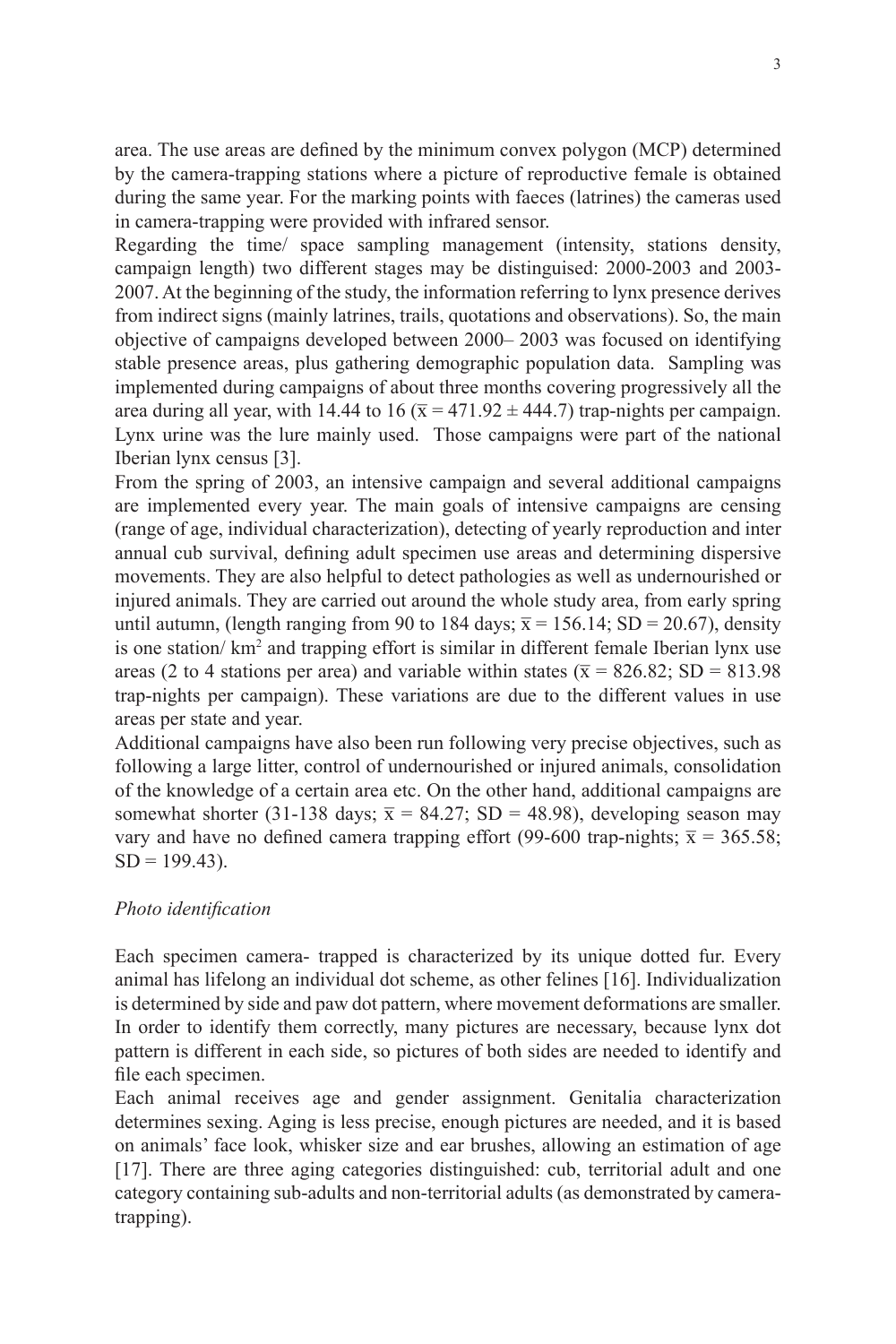## *Use areas determination*

The reproductive female use areas are the territorial units used for monitoring. The use areas are defined by the minimum convex polygon (MCP) determined by the camera-trapping stations where a picture of each reproductive female is obtained during a year. As territory they are stable in time [15]. In order to determine MCPs each camera-trapping station is geo-referenced, and MCPs are developed using Animal Movements 2.0. extension for ArcView 3.1. [18].

# *Data registration*

A capture event is when a lynx appears in one o more pictures, taken on the same day and under the same light conditions. The same capture event may contain one or more pictures of the same animal, depending on the time the specimen stays in the station. In each capture event only one animal is considered for the analysis, though frequently in the same picture there are more than one animal, e.g. mother with cubs. When the capture event gathers more than one animal, only the oldest specimen is considered for the analysis [19].

# *Use of efficiency indicators*

The evaluation of camera-trapping has been implemented referring to an effort unit. According to Jackson et al. [20], effort unit used in the present study is defined by trap-night (TN). To determine the effort corresponding to any campaign, the figure is obtained by counting the total number of whole days when all the cameras were actively working. If we define necessary effort as trap-night, we obtain two basic efficiency indicators [20]:

- Indicator 1: relationship between the number of entries and effort, measured in 100 trap-nights
- Indicator 2: relationship between the number of different animals trapped with camera and effort done, measured in 100 trap-nights

## *Statistical analysis*

The present study is based on descriptive statistics, despite more specific analysis have been developed for specific aspects. Averages and standard deviation of some values are presented, (average =  $\bar{x}$  and standard deviation = SD). Statistical data have been obtained using Excel 2003.

A non parametric analysis is performed to verify use areas stability. This comparison analysis is developed through a sign-rank test for paired values that compares the surfaces occupied by the use areas (obtained through MCPs). In the mentioned analysis data will be gathered biannually, due to its scarcity. Data obtained from 2000-2001 to 2002-2003 are gathered together, because there are very few. For these tests, only the use areas wholly contained within the study area are used. A comparison between the use areas within different periods (2000-2003, 2003-2005 and 2005-2007) is implemented. To compare paired values in each period, Wilcoxon sign-rank test is used for analysis.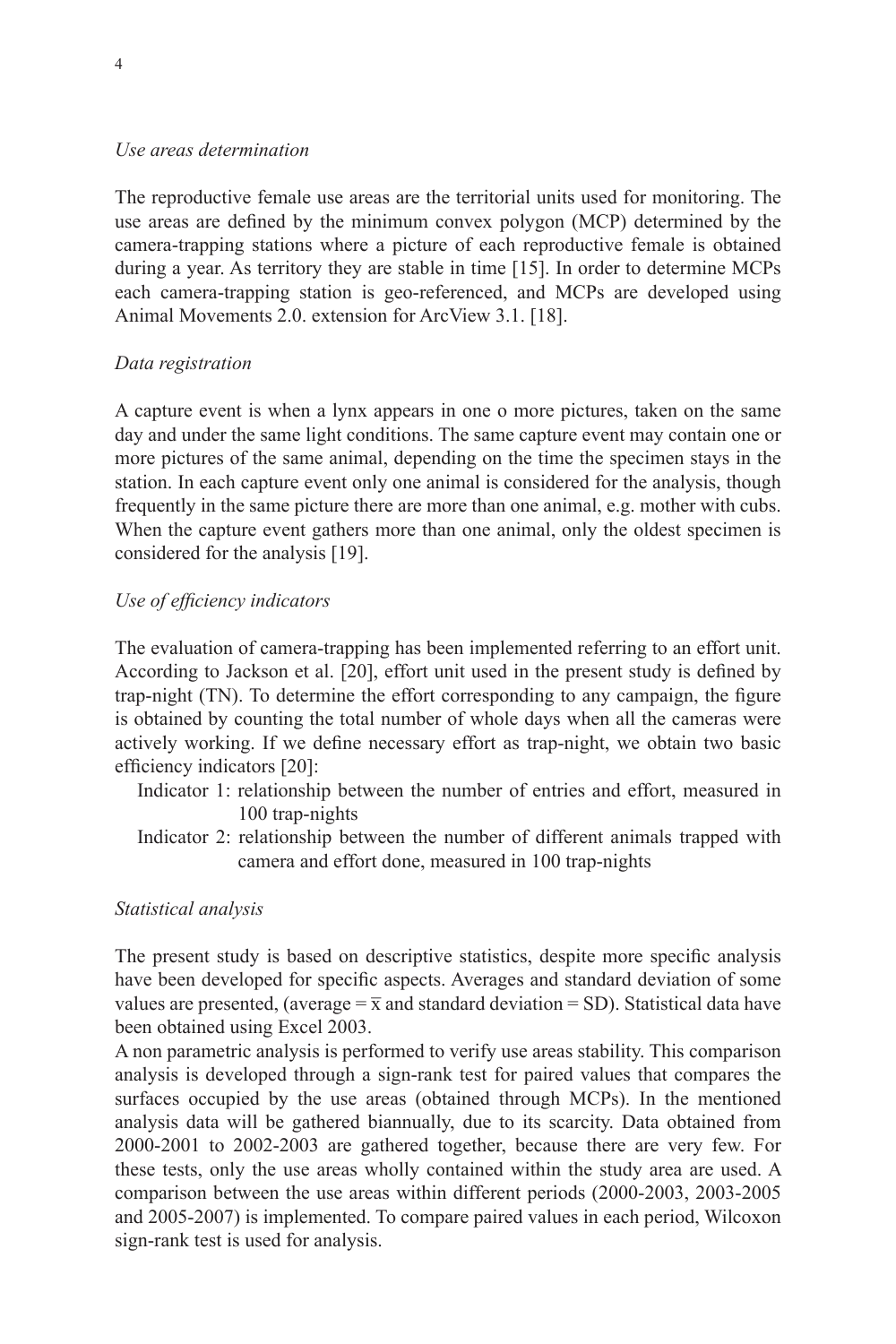Also, a simple regression is carried out between number of different lynxes detected and effort done [21]. Both analyses were conducted with Statistica 7.0. software and a standard probability criteria ( $p < 0.05$ ).

### **Results**

### *Camera-trapping*

During eight years, a total of 55,726 trap-nights and 54 campaigns were implemented  $(\bar{x} = 1031.96 \text{ trap-nights per campaign}; SD = 675.34)$ . Effort has not been constant, it has changed according to stable lynx use areas and equipment and staff availability. The more use areas, more effort was done. Less effort was done if there was less staff available.

|                 | $2000 -$<br>2001 | $2001 -$<br>2002 | $2002 -$<br>2003 | $2003 -$<br>2004 | 2004-<br>2005 | $2005 -$<br>2006 | 2006-<br>2007 | $2007 -$<br>2008 | Total |
|-----------------|------------------|------------------|------------------|------------------|---------------|------------------|---------------|------------------|-------|
| Urine           | 3930             | 6404             | 1156             | 1275             | 2418          | 1442             | 1443          | 971              | 19039 |
| Pigeon          | ۰                | 110              | 1103             | 6628             | 8249          | 6943             | 5197          | 6776             | 35006 |
| IR.             | ۰                | 76               | 18               | ۰                | 299           | 632              | 82            | 480              | 1587  |
| Rabbit          |                  |                  |                  |                  |               |                  | ۰             | 94               | 94    |
| <b>Total TN</b> | 3930             | 6590             | 2277             | 7903             | 10966         | 9017             | 6722          | 8321             | 55726 |
| Campaigns       |                  |                  | 6                | 10               | 9             |                  | 6             | 4                | 54    |

Table 1. Total trap-nights (TN) per lure and per year.

During this period a total of 1,728 lynx capture events have been reported ( $\bar{x}$  = 32 capture events per campaign;  $SD = 31.3$ ). During this period, a total of 115 different animals have been detected ( $\bar{x}$  = 4.86 different lynxes per campaign; SD = 5.21), plus some unidentified specimens.

#### *Detected specimens – use area*

Partially or wholly included in the study area, 13 different use areas have been detected. 9 use areas are wholly within the study area, the rest are partially or totally known thanks to the cooperation of the other teams working on species survey (Consejería de Medio Ambiente de la Junta de Andalucía, Spanish National Park authorities and Adena-WWF). Please see Table 2.

Reproduction has been registered at least once, in all use areas except for one, number 10. Use areas 5, 7 and 13 are considered "newly created" during the study period, because reproduction has only been recorded during 2006-2007 (5) and 2007-2008 (7 and 13). In table 2 it is shown the number of territorial males and females detected in each use area (%A; means percentage out of 2, male and female), and the number of cubs, sub-adult and adult without a defined use area (J). The percentage is shown on a total of 2 because territorial lynxes (both male and female) do not overlap their territory with other lynxes. In at least two use areas, the presence of a territorial female with an adult daughter has been detected, together with reproduction of both mentioned females within the same use area during , 2006-2007 (6). In use area number 8, between 2002-2003 and 2006-2007, both years included, cooperative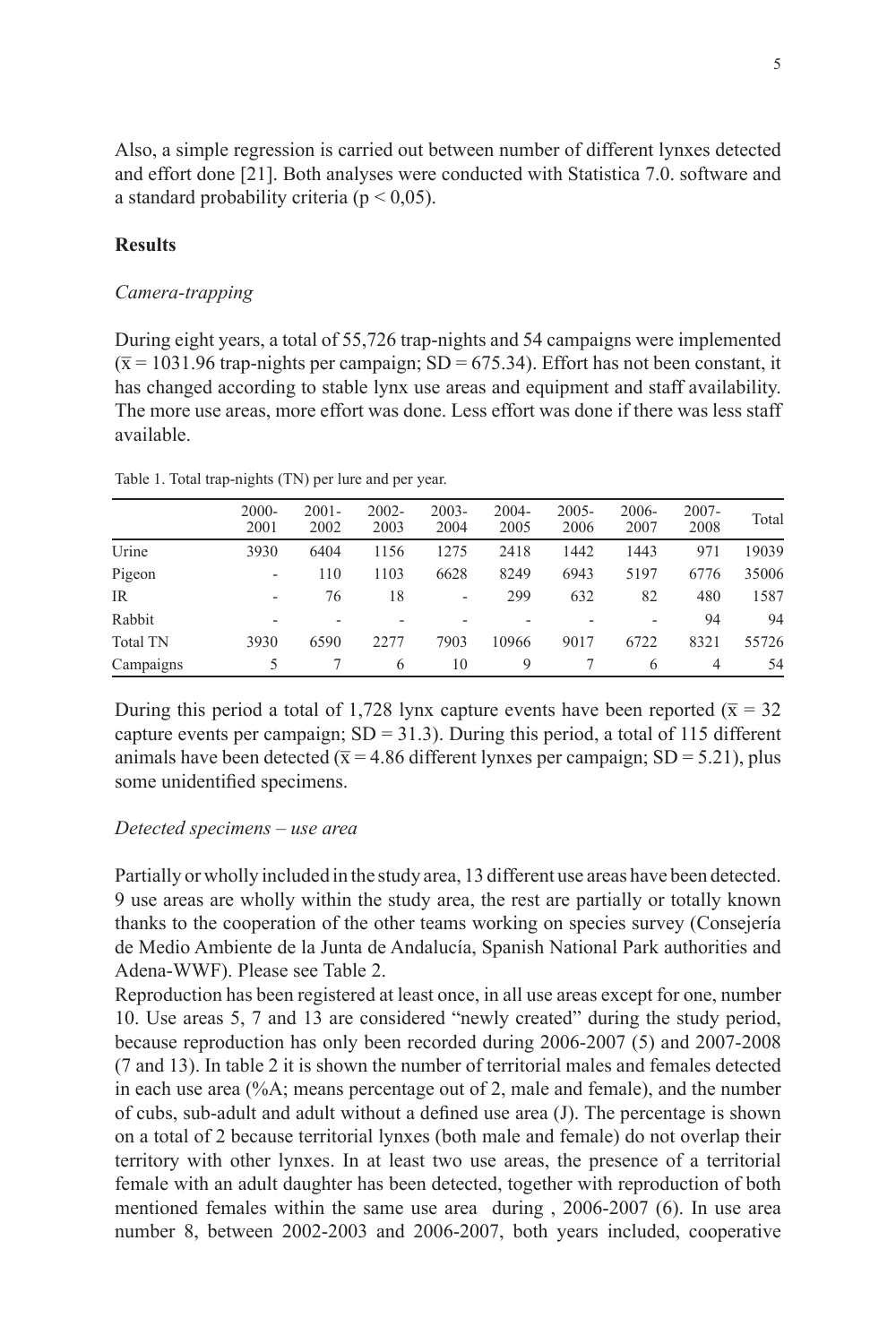Table 2. Number of non-territorial (J) and percentage of territorial individuals (%A) detected per use area (U.A.) and per year. Averages values are shown for all the use areas and for those which are completely within the study area.

| Included<br>U.A. in the |                                               | $00 - 01$         |                     | $01 - 02$             |                 | $02 - 03$             |                 | $03 - 04$         |                     | $04 - 05$         |                 | $05 - 06$         |                 | $06-07$               |                     | $07 - 08$             |                        |
|-------------------------|-----------------------------------------------|-------------------|---------------------|-----------------------|-----------------|-----------------------|-----------------|-------------------|---------------------|-------------------|-----------------|-------------------|-----------------|-----------------------|---------------------|-----------------------|------------------------|
|                         | study area                                    | J                 | $\%A$               | J                     | $\%A$           | J                     | $\%A$           | J                 | $\%A$               | J                 | $\%A$           | J                 | $\%A$           | J                     | $\%A$               | J                     | %A                     |
| 1                       | Partially                                     | $\Omega$          | 50%                 | $\overline{c}$        | 100%            | 1                     | $0\%$           | 4                 | 50%                 | 1                 | 50%             | 3                 | 100%            | $\Omega$              | 50%                 | 4                     | 50%                    |
| 2                       | Partially                                     | $\Omega$          | 50%                 | 3                     | 50%             | 3                     | 100%            | 7                 | 100%                | 3                 | 100%            | 4                 | 100%            | 2                     | 0%                  |                       | $0\%$                  |
| 3                       | Partially                                     |                   |                     |                       |                 |                       |                 |                   | 0%                  |                   | 50%             | 2                 | 0%              | 0                     | $0\%$               | 3                     | $0\%$                  |
| $\overline{4}$          | Partially                                     |                   |                     | $\overline{2}$        | $0\%$           | $\Omega$              | 0%              | 1                 | 50%                 | 2                 | 0%              | 4                 | 100%            | 3                     | 50%                 |                       | 50%                    |
| 5                       | Wholly                                        |                   |                     |                       |                 |                       |                 |                   |                     |                   |                 |                   | 100%            | 3                     | 50%                 |                       | $0\%$                  |
| 6                       | Wholly                                        |                   |                     |                       |                 | 6                     | 150%            | 6                 | 100%                | 7                 | 100%            | 3                 | 100%            | 4                     | 150%                | 2                     | 100%                   |
| 7                       | Wholly                                        |                   |                     |                       |                 |                       |                 |                   |                     |                   |                 |                   |                 |                       |                     | 5                     | 150%                   |
| 8                       | Wholly                                        |                   | 100%                | 5                     | 50%             | 5                     | 100%            | 5                 | 100%                | 3                 | 33%             | 3                 | 66%             | 6                     | 100%                | 3                     | 100%                   |
| 9                       | Wholly                                        |                   |                     | 2                     | 50%             | 2                     | $0\%$           | 6                 | 0%                  | 3                 | $0\%$           | 2                 | 100%            | 4                     | 100%                | 5                     | 100%                   |
| 10                      | Wholly                                        |                   |                     | 1                     | 100%            | 2                     | 100%            | 4                 | 100%                | 1                 | 50%             | 3                 | 100%            | 5                     | 100%                | 4                     | 100%                   |
| 11                      | Wholly                                        |                   |                     | 1                     | 100%            | 1                     | 100%            | 2                 | $0\%$               | 2                 | 100%            | 2                 | 50%             | 4                     | 0%                  | 2                     | $0\%$                  |
| 12                      | Wholly                                        |                   |                     | 2                     | 133%            | 5                     | 66%             | 6                 | 100%                | $\overline{c}$    | 100%            | 1                 | 133%            | 5                     | 50%                 | 4                     | 100%                   |
| 13                      | Wholly                                        |                   |                     |                       |                 |                       |                 | 2                 | $0\%$               | 1                 | 50%             | 1                 | 100%            | 2                     | 100%                | 2                     | 50%                    |
| Average                 |                                               | 0.33<br>士<br>0.47 | 67%<br>$\pm$<br>24% | 2.25<br>$\pm$<br>1.2  | 73%<br>Ŧ<br>40% | 2.78<br>$\pm$<br>1.99 | 68%<br>士<br>52% | 4<br>士<br>2.09    | 55%<br>$\pm$<br>45% | 2.36<br>士<br>1.67 | 58%<br>Ŧ<br>37% | 2.42<br>士<br>1.04 | 87%<br>Ŧ<br>33% | 3.46<br>$\pm$<br>1.82 | 63%<br>$\pm$<br>46% | 3.31<br>$\pm$<br>1.68 | 62%<br>$_{\pm}$<br>49% |
| areas                   | Average values<br>for wholly<br>contained use | 0.67              | 83%                 | 2.21<br>$\pm$<br>1.64 | 84%<br>士<br>36% | 3.40<br>Ŧ<br>2.07     | 83%<br>士<br>50% | 4.38<br>士<br>1.81 | 57%<br>$\pm$<br>53% | 2.67<br>士<br>2.06 | 61%<br>士<br>39% | 2.05<br>士<br>1.93 | 93%<br>士<br>25% | 4.05<br>士<br>1.25     | 79%<br>士<br>46%     | 3.73<br>士<br>1.72     | 76%<br>士<br>51%        |

In Table 2 the averages of number of sub-adults and non territorial adults and percentage of territorial adults detected in each use area are shown. Values have been calculated for all 13 use areas, (general average), and only for areas wholly included in study area.

# *Specimens detected / year*

Considering the use areas as a all, differences in animals detected per year change dramatically. Numbers increase quickly at first, and then stabilize at around 40 animal per year from 2003-2004 .

Implementing a simple regression between number of different animals detected and effort done, estimated as trap-nights, and considering the results as a whole for each season, we can see a significant relationship and a quite good adjustment  $(F_{1,52} = 36,818; p < 0,0000; R^2 = 42,90\%).$ 

## *Use areas*

The use areas that existed at the beginning of the study have been preserved through time, despite new ones have been created. For the periods defined, the surfaces of areas completely included within the study area are listed in table 3.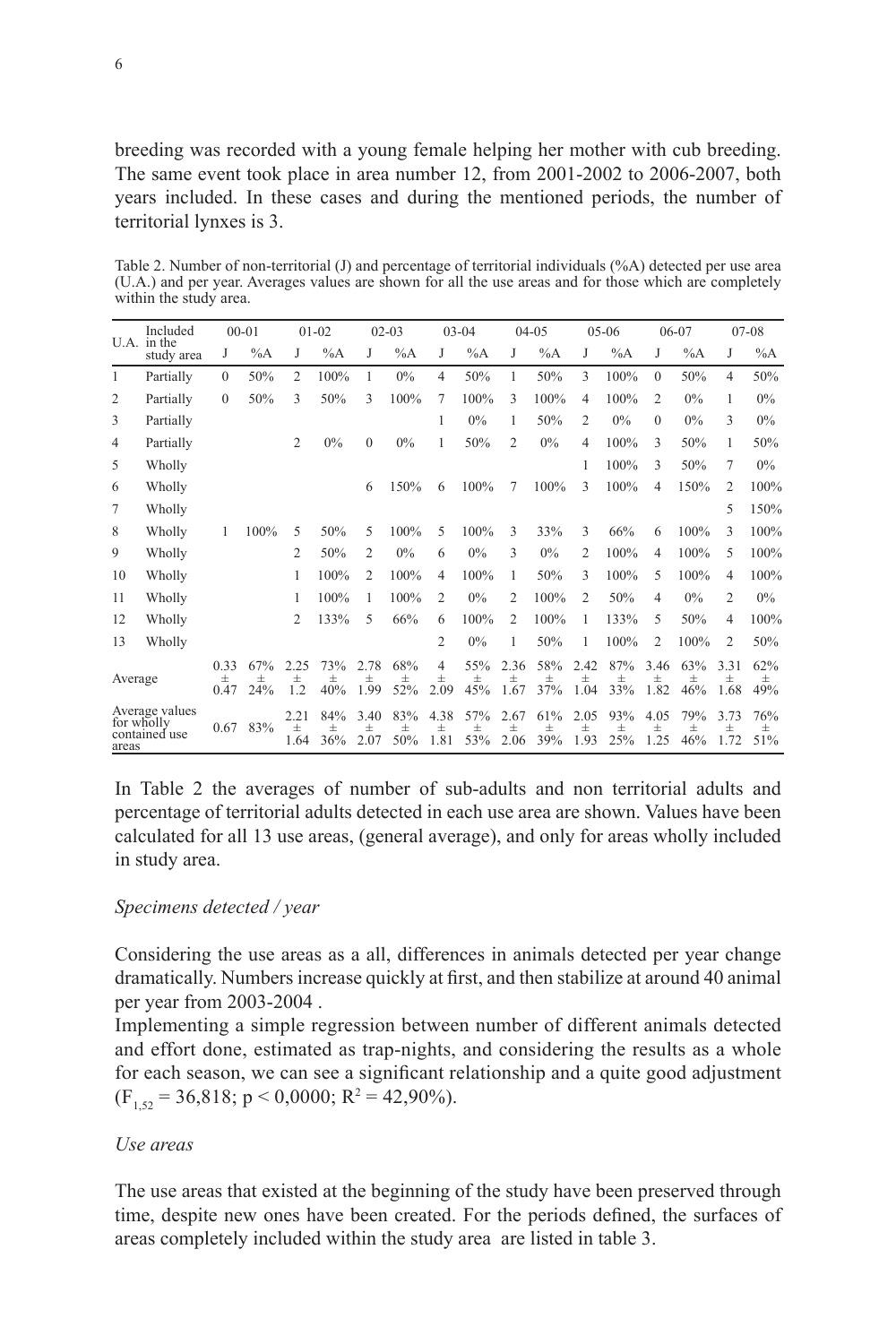We have compared surfaces (in hectares) of use areas as paired data during the different periods considered. There are no significant differences between 2000-2003 period and 2003-2005 period ( $Z = -0.730$ ; p = 0.465), nor between 2003-2005 and  $2005-2007$  (Z = -1.153; p = 0.249).



Fig. 1. Different lynxes camera-trapped per year.



Fig. 2. Relation between detected lynxes and trap-nights (NT).

|  |  |  | Table 3. Surface in hectares and territorial females per use areas (U.A.). |
|--|--|--|----------------------------------------------------------------------------|
|--|--|--|----------------------------------------------------------------------------|

| U.A. 6     | <b>U.A.</b> 8 | U.A.9   | <b>U.A.</b> 10           | <b>U.A.</b> 11 | <b>U.A.</b> 12 | <b>U.A.</b> 13 |
|------------|---------------|---------|--------------------------|----------------|----------------|----------------|
| 227.95     | 183.49        | -       | $\overline{\phantom{a}}$ | 64.54          | 227.48         |                |
| Lupe       | Nuria. Lorca  | Jándula | Sierpe                   | Boga           | Romea, Paloma  |                |
| 287.53     | 244.04        | 92.56   | 18.49                    | 173.26         | 145.72         |                |
| Lupe       | Nuria. Lorca  | Zurita  | Sierpe                   | Boga           | Romea, Paloma  | Maqui          |
| 917.33     | 296.87        | 32.7    | 69.35                    | 284.98         | 115.97         | 178.24         |
| Lupe. Viki | Lorca         | Zurita  | Sierpe                   | Boga. Nava     | Romea, Paloma  | Maqui          |
| 477.60     | 241.47        | 62.63   | 43.92                    | 174.26         | 163.06         | 178.24         |
|            |               |         |                          |                |                |                |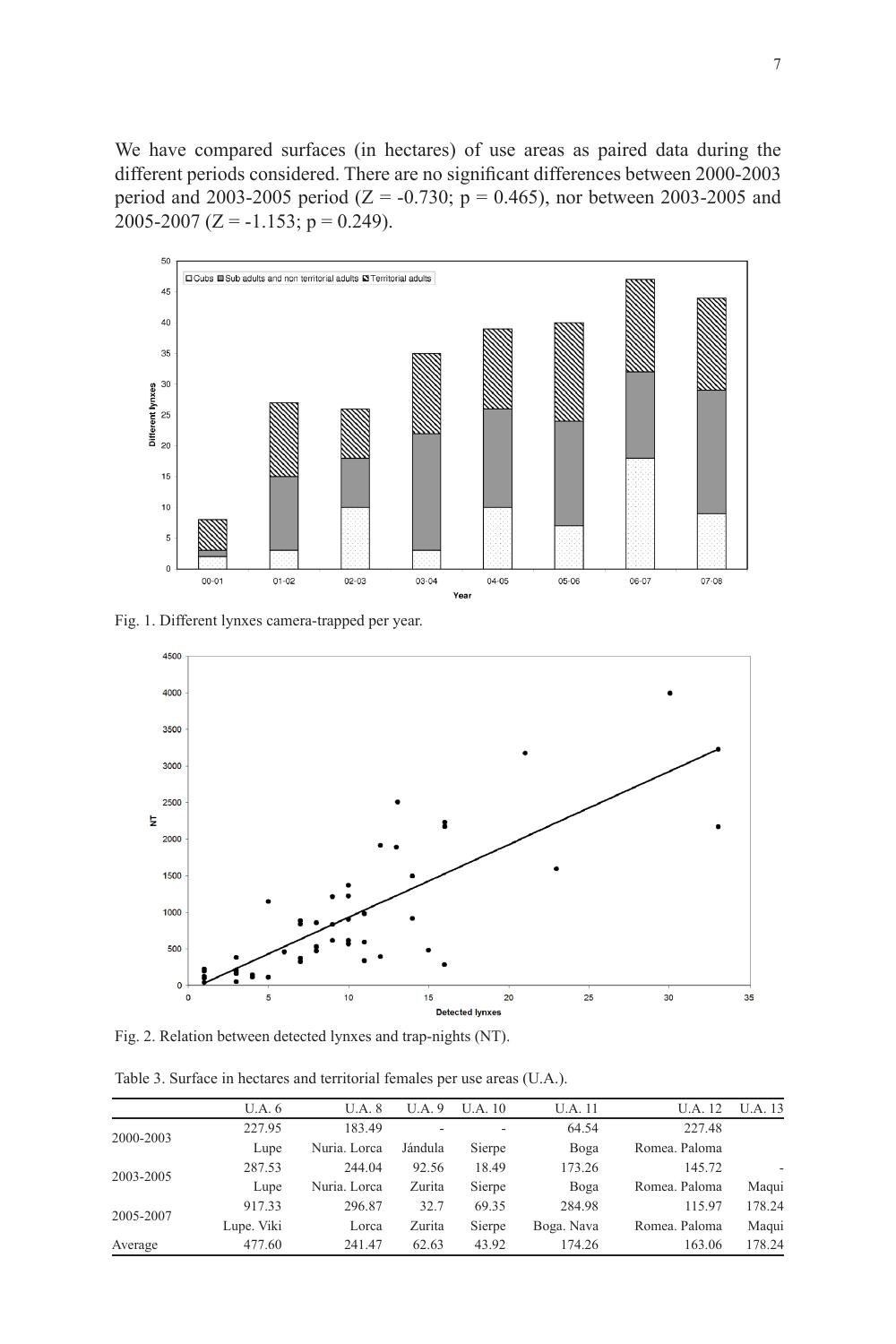#### *Efficiency indicators evolution*

The efficiency indicators have changed during the years. Different factors may influence animal entry to the stations [22-24]. In Figures 2 and 3 the averages for indicators 1 and 2 are described, respectively, for the different trapping systems used. Average values are calculated per campaign. Variability is always very high.

Due to large differences (n = 3;  $\bar{x}$  = 126.89; SD = 54.97) the results obtained using rabbit as lure are not included. A large decrease in the value of indicator 1 can be observed in camera-trapping with domestic pigeon since 2003-2004. Similar remarkable results have obtained with camera-trapping in marking points (IR) stations.

Indicator 2 and indicator 1 have experimented a very similar evolution. Indicator 2 variation is smaller, probably due to smaller data range. As before, camera-trapping data using rabbit as lure are not shown, due to large differences (n = 3;  $\bar{x}$  = 20.09;  $SD = 7.95$ ). As in indicator 1, best results are obtained with camera-trapping in marking points.

## **Discussion**

Camera-trapping is one of best choices for monitoringing mammals such as lynx due to its small interference with target species [5], animal individualizing capability and difficulties associated to their behavioral pattern. Although it is the most used tool for monitoring spotted felines [20,25,26], there are other proposals [27]. Nowadays, it is the most used technique for the monitoring of basic population parameters of the Iberian lynx (distribution and population size; [3]). Though, validity of the data obtained by camera-trapping may be questioned for the estimation of other parameters (productivity, longevity, survival rates, land tenure system, etc.).

It has been proved in other feline species that data referring to habitat use obtained with this system are similar to those obtained with radio--tracking [28]. Therefore we consider that estimation of use areas may be a valid approximation for their monitoring. During years these space units remain unchanged, as happens with females' territories [29]. Wild rabbit census have been carried out in detail since 2003. There have been wide rabbit fluctuations, and those variations have not affected the use areas. This might be based on supplementary feeding programs that were activated when rabbit populations were lower than the requirements estimated by Palomares et al. [15].

It might be evident that, in most cases the surfaces obtained for use areas are smaller than territories (see table 3), according to data obtained by radio-tracking [15,29]. Although this type of space unit has been suggested in previous work on European lynx, Lynx lynx [30], its stability along time had never been proved.

The results suggest that camera-trapping allows a precise characterization of status of at least part of the lynx population. Percentage of detection of reproductive animals in the thirteen use areas, globally considered, shows an average of 66.67%. The percentage rises to 77% if we consider only the use areas completely included within the study area. These data may increase in some cases reaching over 80% of territorial animals detected during some years. The maximum of located territorial lynx was 92 different locations. Thus we are able to locate with a high degree of precision their use area, considering the aims of the study.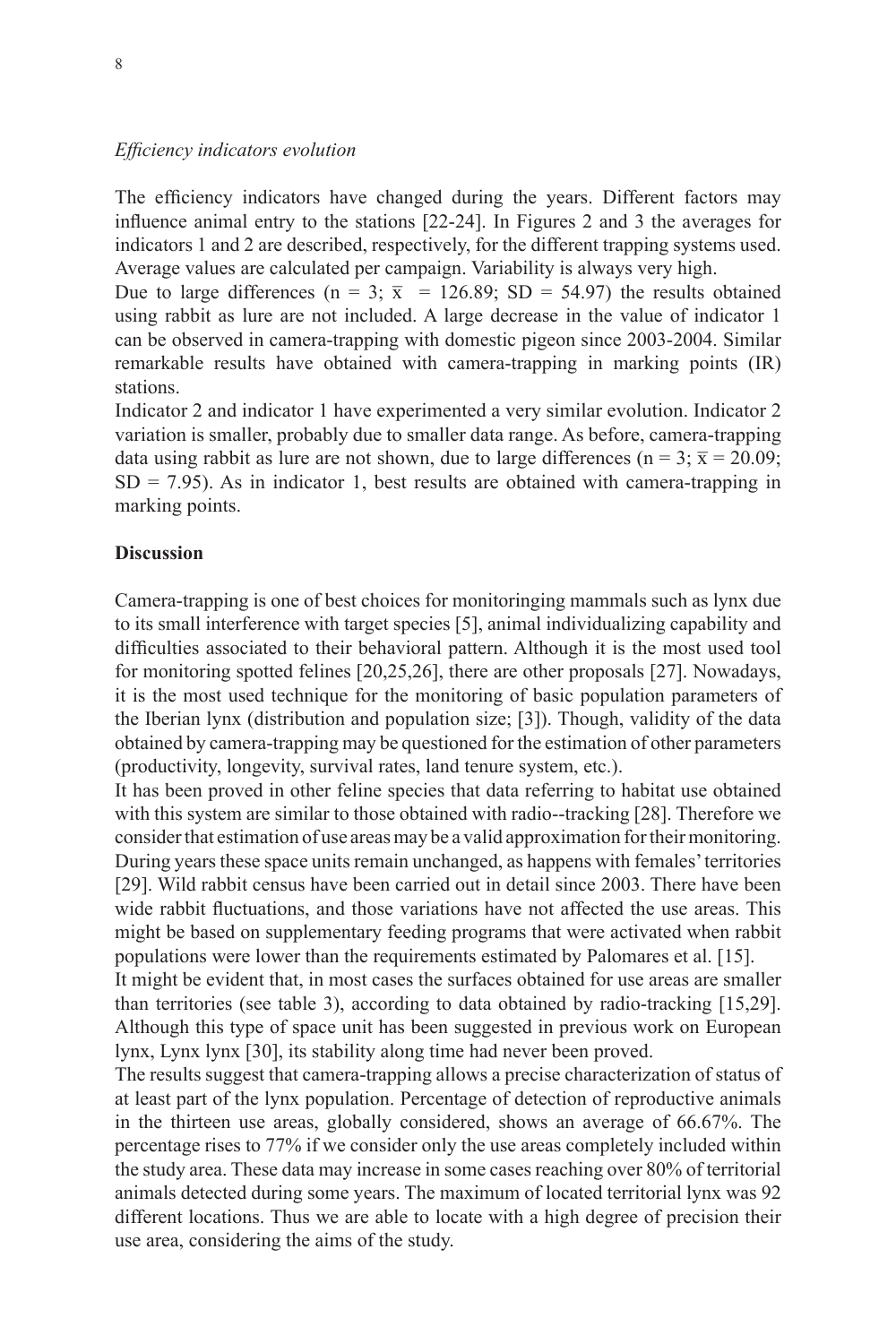

Fig. 3. Efficiency indicator nº 1 (relation between number of entries and 100 trap-nights) evolution.



Fig. 4. Efficiency indicator nº 2 (relation between number of different lynxes and 100 trap-nights) evolution.

We will now try to compare data obtained with radio-tracking to those of cameratrapping. Using radio-tracking Palomares et al. [15] made an estimation of  $0.77 \pm 0.01$ adult animals and  $0.46 \pm 0.07$  non adult specimens for every km<sup>2</sup>of territory. If use areas are used we obtain a total area (eliminating overlapping) of 1.624 hectares in 2007, counting a total of 9 adult territorial females, and 5-6 adult territorial males, representing an adult lynx density of 0.86-0.92 / km<sup>2</sup> . The number of non territorial animals, during (2003-2007) is around 1.35-1.97 lynx / km<sup>2</sup> . Both figures are higher than those obtained in Doñana N.P. This fact may be due to the clear methodological differences, to a population packaging effect or to a larger productivity in Andujar's sub-population compared to Doñana [31].

The mentioned results confirm that camera-trapping is a strong tool for the monitoring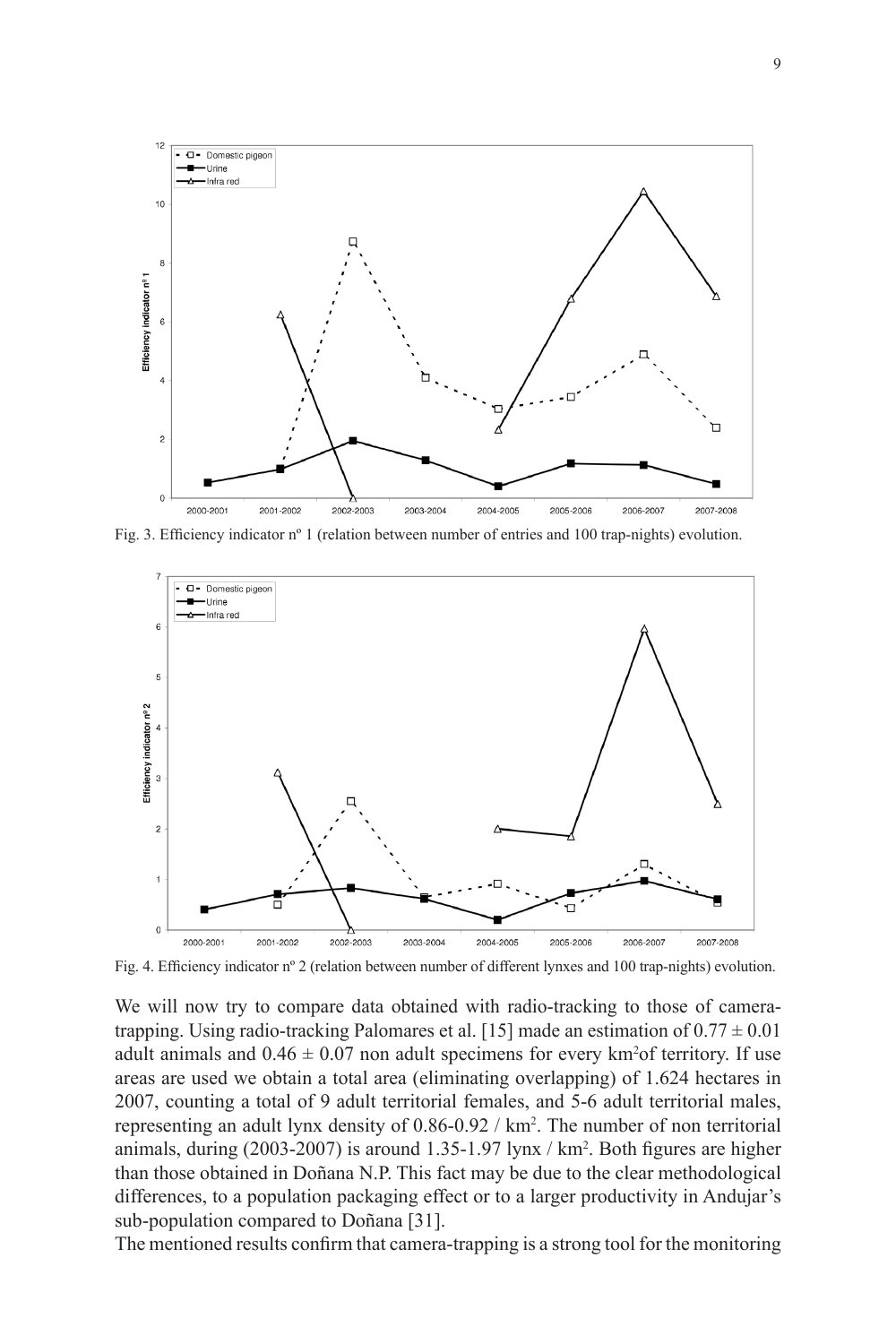of Iberian lynx population, providing enough information on the use of space, population structure and size, focused on preservation management. Of course it is limited if compared to other species [32], especially when considering the relationship between number of entries and effort done.

In order to improve efficacy of the different monitoring systems, the use of efficiency indicators should be generalized. In the present study an outstanding evolution in efficiency indicators has been shown. Camera-trapping with live prey is remarkable. After the first season (2002-2003) where a massive use of very high indicators took place with, they suffered a dramatic decrease during the next two seasons, especially indicator 1.This fact may be due to lynx learning ability, as they didnot obtain reward from incentives they stoppedanswering. Feline have a very high learning ability [16]. Differences between years can not be explained by different trapping methods used nor by station density in different years nor by the use of many common stations between seasons [32,33].

### **Use in the monitoring of stable populations**

The above mentioned learning ability of felines forces constant innovation in order to obtain positive results with camera-trapping. The use of live prey as lure without reward may cause the loss of effectiveness of certain lure. The excellent results obtained with rabbit, basic Iberian lynx prey [34], during the first season, can decrease dramatically if used generally. So we propose its use only at the end of intensive campaigns, in short gaps and with only one station per use area. We propose to avoid the use of rabbit as lure during summer due to potential mortality caused by high temperatures, and the difficulties to maintain them appropriately.

On the other hand, olfactory stations can be regularly used considering their usefulness as a tool for census and for capturing the attention of territorial animals, but provide a low number of unique and total capture events.

Camera trapping with infra red equipments in active latrine seems to be the most profitable technique and the least influenced by behavioral changes, as it takes advantage of one of the species natural activities, marking and olfactory communication through faeces and urine in latrines. We propose placing at least one camera with urine as lure per use area during at least 30 days per year.

Anyway, new lures and techniques should be tested, because it is possible that lures initially successful show a dramatical decrease in the mentioned indicators.

It can be concluded that no technique should be discarded, but different systems should be combined according to information needed in each case:

Camera-trapping with live prey (pigeon and rabbit) is very effective for cubs and young animals, providing plentiful material, both of entries and animal pictures. It is the best method for reproduction monitoring and animal photo-identification.

Camera-trapping with scent stations is not profitable in terms of capture events , but it is profitable considering the number of different animals detected compared to effort done. This technique is especially recommended for monitoring adult lynxes, which are less prone to enter in stations with live prey. It also offers very valuable information about territorial use within the use areas borders.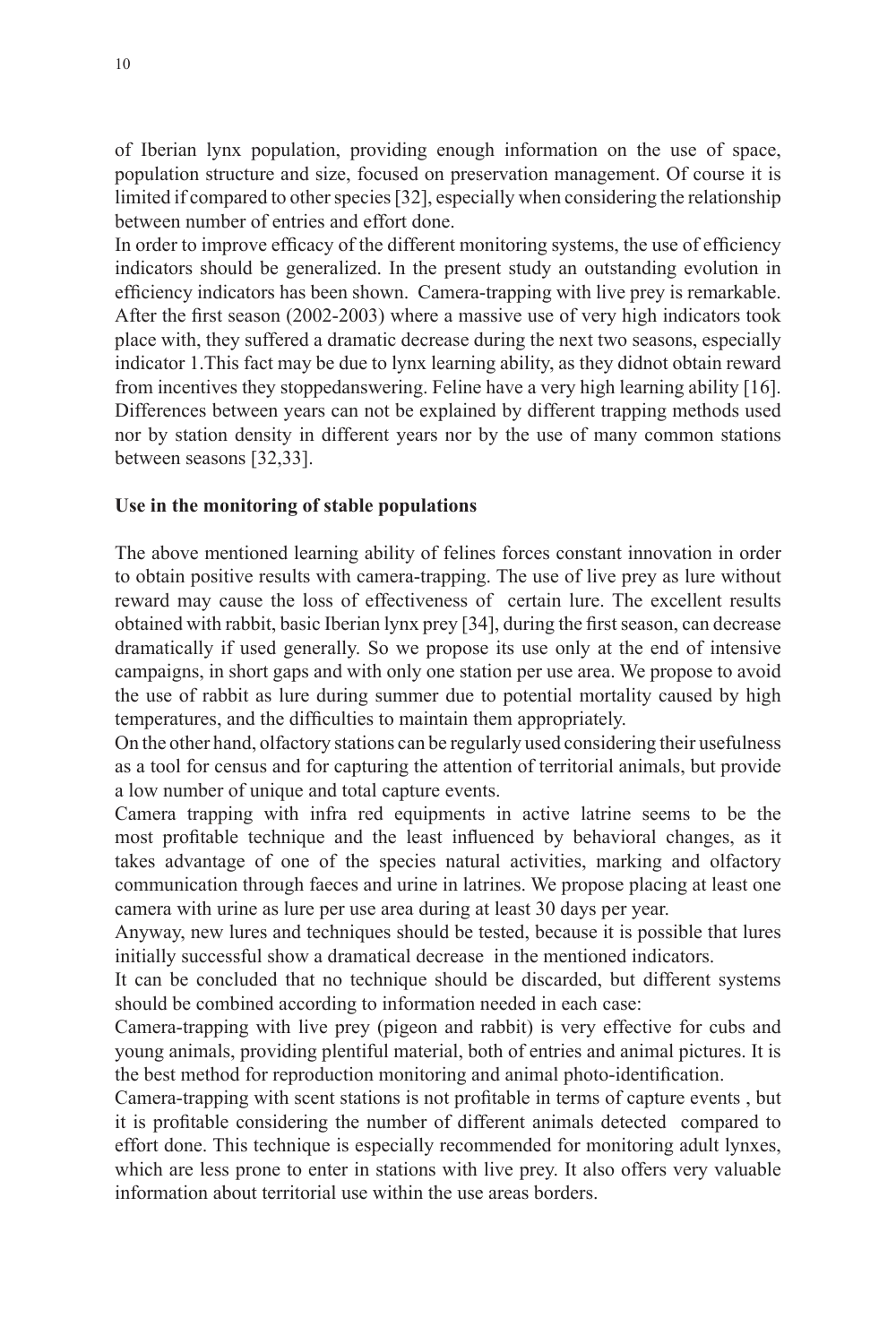#### **Acknowledgements**

This work has been done with data gathered within the projects "Conservación del lince ibérico en Sierra Morena Oriental" and "Gestión del Hábitat para la Conservación del lince ibérico en Sierra Morena Oriental", both financed by the Spanish Ministry of Environment. Those projects have been developed by the CBD-Hábitat Foundation as a part of LIFE/02/NAT/E/8609 "Recuperación de las poblaciones de lince ibérico en Andalucía" and LIFE/06/NAT/E/000209 "Conservación y reintroducción del lince ibérico (Lynx pardinus) en Andalucía", developed by Junta de Andalucía. Our gratitude to all EGMASA and Junta de Andalucía teams. We are also thankful to the landowners of those states included in the study area, without their help this work would have never been done. For this study the CBD-Habitat Foundation has been supported by Fundación Territori i Paisatge from Obra Social de la Caixa de Catalunya and La Almoraima S.L.. Mar Celada's help with the English translation has been invaluable.

#### **References**

- 1. Nowell, C. 2002. Revision of the Felidae Red list of threatened species. Cat News 37: 4-7.
- 2. Nowell, C. & Jackson, P. 1997. WILD CATS: Status survey and conservation action Plan. IUCN. Gland, Switzerland.
- 3. Guzmán, J.N., García, F.J., Garrote, G., Pérez de Ayala, R. & Iglesias, C. 2004. El lince ibérico (*Lynx pardinus*) en España y Portugal. Censo-diagnóstico de sus poblaciones.[Iberian lynx in Spain and Portugal. Census of its population] Ministerio de Medio Ambiente. Madrid.
- 4. Griffiths M. & Van Schaick M. 1993. Camera-trapping: a new tool for the study of elusive rain forest animals. Trop. Biodiv. 1: 131-135.
- 5. Cutler, T.L. & Swann, D.E. 1999. Using remote photography in wildlife ecology: a review. Wild. Soc. B. 27(3): 571-581.
- 6. Rivero, K., Rumiz, D.I. & Taber, A.B. 2005. Differential habitat use by two sympatric brocket deer species (*Mazama americana* and *M. gouazoubira*) in a seasonal Chiquitano forest of Bolivia. Mammalia 69(2): 169-183.
	- [doi:10.1515/mamm.2005.015](http://dx.doi.org/10.1515/mamm.2005.015)
- 7. Maffei, L. Noss, A.J. Cuellar, E. & Rumiz, D.I. 2005. Ocelot (*Felis pardalis*) population densities, activity, and ranging behaviour in the dry forests of eastern Bolivia: data from camera trapping. J. Trop. Ecol. 21(3): 349-353.

[doi:10.1017/S026646740500239](http://dx.doi.org/10.1017/S0266467405002397)7

- 8. Redondo, J., Robles, F. & Pereira, P. 2002. Situación de las poblaciones de lince ibérico y otros carnívoros en el Parque Nacional de Doñana. (Informe nº 1. Resultados del primer barrido completo. Años 2000-2001). [Iberian lynx and other carnivore population status at Doñana National Park. Years 2000 and 2001]. Parque Nacional de Doñana, El Rocío.
- 9. Rodríguez, A. & Delibes M. 1990. El lince ibérico (*Lynx pardina*) en España. Distribución y problemas de conservación. [Iberian lynx in Spain: distribution and conservation problems]. Colección Técnica, ICONA. Madrid.
- 10. Rívas-Martínez, S. 1987. Memoria del mapa de series de vegetación de España 1:400.000. [Vegetation series of Spain]. ICONA. Ministerio de Agricultura, Pesca y Alimentación. Madrid.
- 11. Ministerio de Medio Ambiente, 2002. Valores normales y estadísticos de observatorios meteorológicos principales (1971-2000) Volumen 5. Andalucía y Melilla. [Normal values and statistics from main meteorological stations. 1971-2000. Andalucia and Melilla] Centro de Publicaciones. Ministerio de Medio Ambiente. Madrid.
- 12. Vera, J.A. 2004. Geología de España. [Geology of Spain]. Ministerio de Ecuación y Ciencia, Madrid.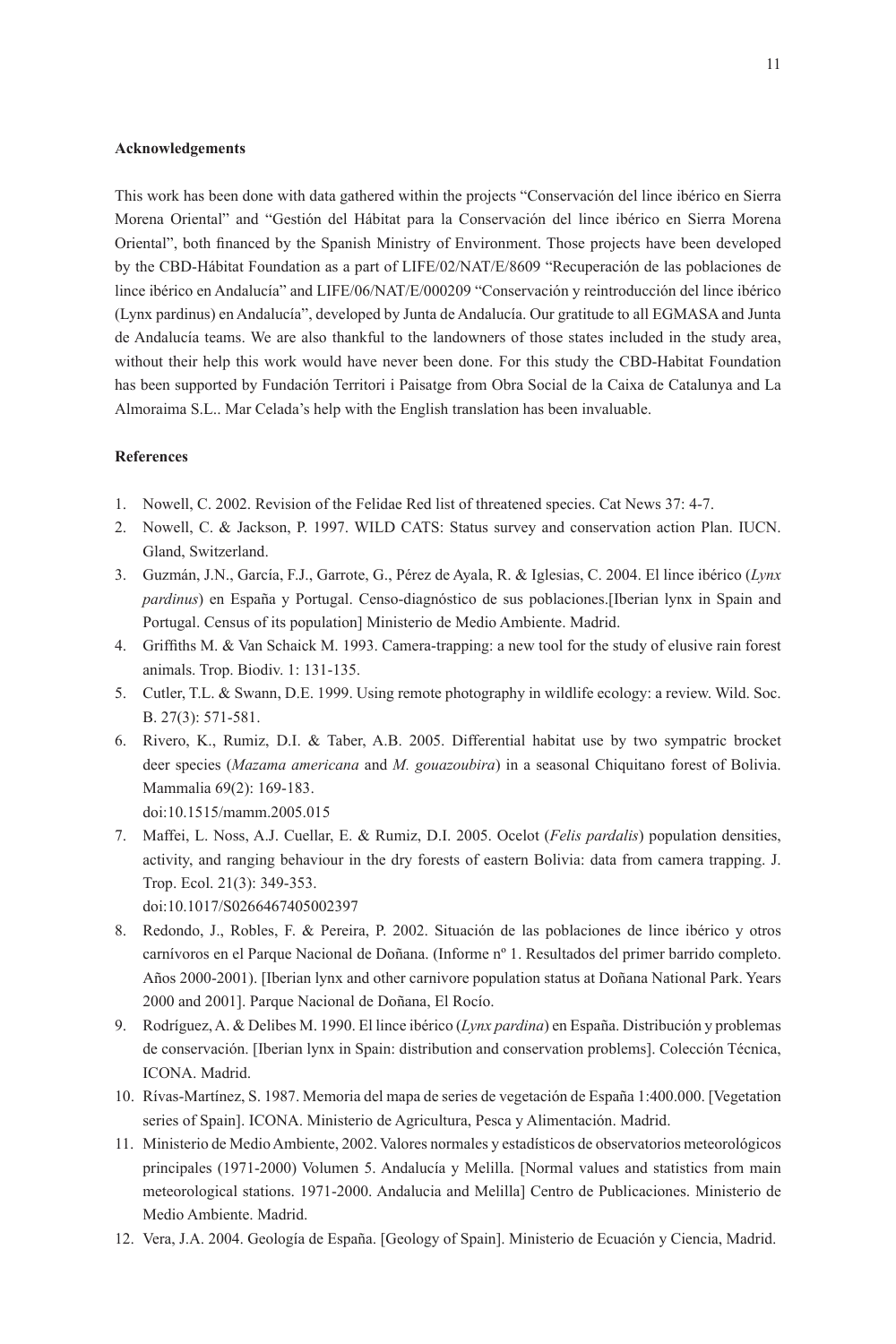- 13. Blanco, J.C. & Villafuerte, R. 1993. Factores ecológicos que influyen sobre las poblaciones de conejos. Incidencia de la enfermedad hemorragica. [Factors influencing wild rabbit populations. hemorrhagic disease's influence]. Empresa de Transformación Agrária, S.A.
- 14. Lombardi, L., Fernández N., Moreno S. & Villafuerte R. 2003. Habitat related difference in rabbit (*Oryctolagus cuniculus*) abundance, distribution and activity. J. Mammal. 84(1): 26-36. [doi:10.1644/1545-1542\(2003\)084 < 0026:HRDIRO>2.0.CO;](http://dx.doi.org/10.1644/1545-1542(2003)084<0026:HRDIRO)2
- 15. Palomares, F., Delibes, M., Revilla, E., Calzada, J. & Fedriani, J. M. 2001. Spatial Ecology of Iberian Lynx and abundance of European rabbits in Southwestern Spain. Wildl. Monogr. 148: 1-34.
- 16. Sunquist, M.E. & Sunquist, F. 2002. Wild Cats of the World. University Of Chicago Press. Chicago.
- 17. García-Perea, R. 1996. Patterns of postnatal developement in skull of lynxes, Genus Lynx (Mammalia: Carnivora). J. Morphol. 229: 241-254. [doi:10.1002/\(SICI\)1097-4687\(199609\)229:3 < 241::AID-JMOR1>3.0.CO;2-](http://dx.doi.org/10.1002/(SICI)1097-4687(199609)229:3<241::AID-JMOR1)1
- 18. Hooge, P.N. & Eichenlaub, B. 1997. Animal movement extension to Arcview. ver. 2.0. Alaska Science Center - Biological Science Office, U.S. Geological Survey, Anchorage.
- 19. Molinari-Jobin, A., Zimmerman, F., Angst, Ch., Breitenmoser-Würsten, Ch., Capt, S. & Breitenmoser, U. 2006. Status and distribution of the lynx in the Swiss Alps 2000–2004. Acta Biol. Slovenica 49(1): 3-11.
- 20. Jackson, R.M. Doe J. D. Wangchuk R. & Hunter D. O. 2005. Surveying Snow Leopard populations with emphasis on camera trapping: A handbook. The Snow Leopard Conservancy.
- 21. Quinn, G.P. & Keough, M.J. 2002. Experimental Design and Data Analysis for Biologists. Cambridge University Press.
- 22. Sargeant, G.A., Jonson, D.H. & Berg, W.E. 2003. Sampling designs for carnivore scent station surveys. J. Wildl. Manage. 67(2): 289-298. [doi:10.2307/3802770](http://dx.doi.org/10.2307/3802770)
- 23. Kelly M.J. & Holub, E.L. 2008. Camera trapping carnivores: Trap success among camera types and across species, and habitat selection by species on salt pond mountain, Giles Co., VA. Northeast Naturalist 15: 249-262.

[doi:10.1656/1092-6194\(2008\)15\[249:CTOCTS\]2.0.CO;](http://dx.doi.org/10.1656/1092-6194(2008)15%5B249:CTOCTS%5D2.0.CO;2)2

- 24. Guil, F., Agudín, S., El-Khadir, N., Fernandez-Olalla, M., Figueredo, J., Domínguez, F.G., Garzon, P., Gonzalez, G. Muñoz-Igualada, J., Oria, J. & Silvestre, F. 2010. Factors conditioning the cameratrapping efficiency for the Iberian Lynx (*Lynx pardinus*). European J Wild Res. [doi:10.1007/s10344-009-0353-](http://dx.doi.org/10.1007/s10344-009-0353-5)5
- 25. Carbone, C. Christie, S. Conforti, K. Coulson, T. Franklin, N. Ginsberg, J.R. Griffithsm, M. Holden, J. Kawanishi, K. Kinnaird, M. Laidlaw, R. Lynam, A. Macdonald, D.W. Martyr, D. McDougal, C. Nath, L. O´Brien, T. Seidensticker, J. Smith, D.J.L. Sunquist, M.E. & Tilson,R. 2001. The use of photographic rates to estimate densities of tigers and other cryptic mammals. Anim Conserv 4:75-79 [doi:10.1017/S136794300100108](http://dx.doi.org/10.1017/S1367943001001081)1
- 26. Srbek-Araujo, A.C. & Chiarello, A.G. 2005. Is camera-trapping an efficient method for surveying mammals in Neotropical forests? A case study in south-eastern Brazil. J Trop Ecol 21(1):121-125 [doi:10.1017/S026646740400195](http://dx.doi.org/10.1017/S0266467404001956)6
- 27. Barea, J.M. Virgós, E. Ballesteros, E. Moleón, M. & Chirosa, M. 2007. Surveying carnivores at large spatial scales: a comparison of four broad-applied methods. Biodivers Conserv 16(4): 1213-1230 [doi:10.1007/s10531-006-9114-](http://dx.doi.org/10.1007/s10531-006-9114-x)x
- 28. Maffei, L. & Noss, A.J. 2007. How small is too small? Camera trap survey areas and density estimates for ocelots in the Bolivian Chaco. Biotropica, 40(1): 71-75
- 29. Ferreras, P. Beltran, J.F. Aldama, J.J. & Delibes, M. 1997. Spatial organization and land tenure system of the endangered Iberian lynx (*Lynx pardinus*). J Zool, Lond 243: 163-189. [doi:10.1111/j.1469-7998.1997.tb05762.](http://dx.doi.org/10.1111/j.1469-7998.1997.tb05762.x)x